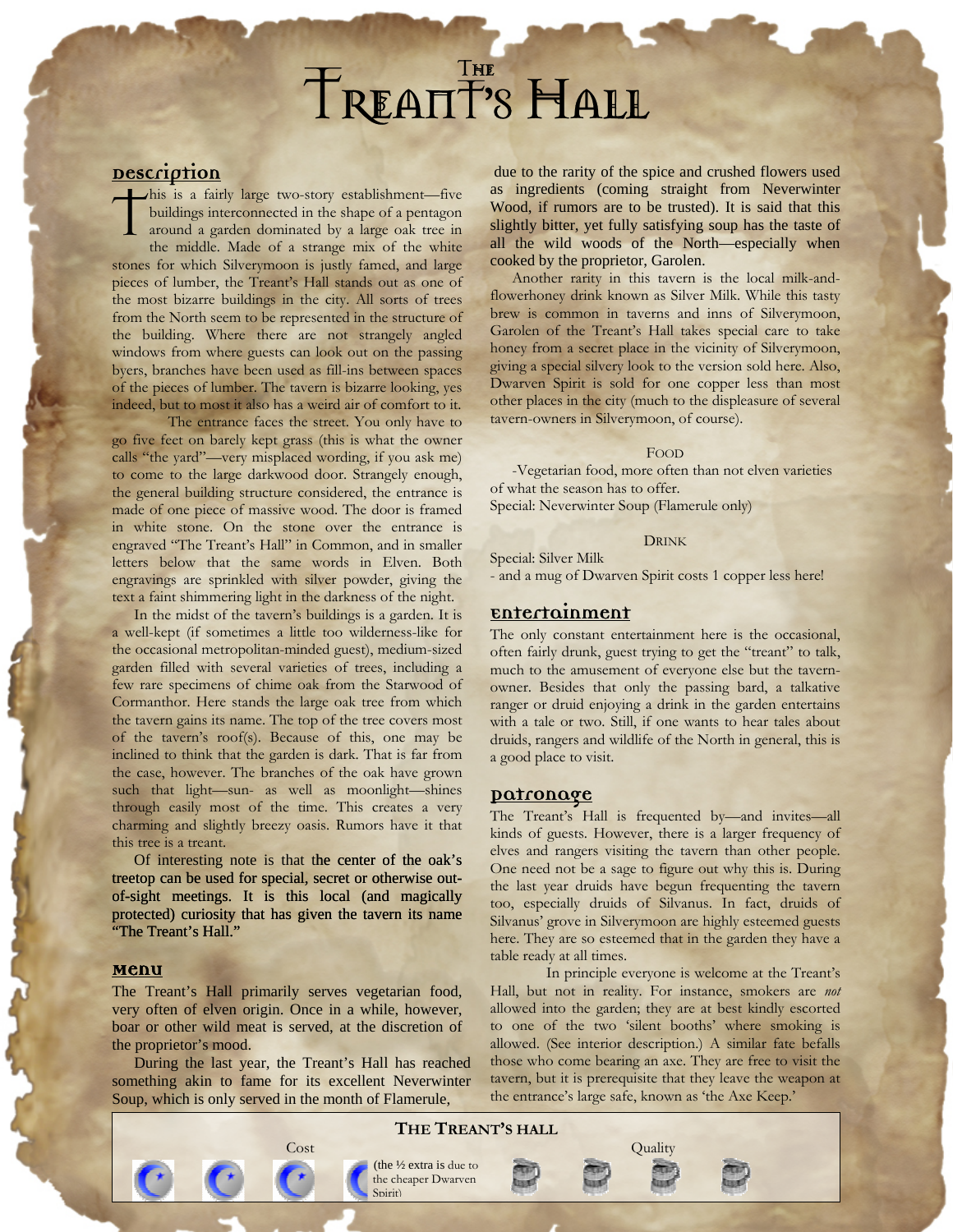#### **Owner**

Garolen of the Treant's Hall (m human druid 4): SZ medium; HD 4; hp 24; AC 10; Str 11, Dex 10, Con 13(+1), Int 14(+2), Wis 15(+2), Cha 10; AL LN; Skills: *Animal Empathy* 6; *Concentration* 4; *Diplomacy* 2; *Handle Animal* 4; *Craft (wood carving)* 2; *Knowledge* (nature) 6; *Knowledge (geography)* 1; *Profession (cook)* 7; *Swim* 4; *Wilderness Lore* 7 (5+2 *Survivor*); *Climb (trees)* 5.

Feats: *Toughness* (+3 hp); *Survivor* (+1 Fort; +2 *Wilderness Lore*).

Other features: *Nature sense, animal companion* (doesn't have a companion, however), *woodland stride, trackless step, resist nature's lure*.

Spells (5-3-2): 0—*Create Water, Detect Poison, Mending, Naturewatch*\*, *Purify Food and Drink, Entangle, Shillelagh*; 1st—*Claws of the Beast*\*, *Endure Elements, Goodberry, Animal Messenger, Master Air*; 2nd—*Barkskin, Resist Elements.* 

#### [\*= indicates a spell from *Magic of Faerûn*.]

The owner's name is Garolen Kamboreon (commonly referred to either as "Garolen the Sad-eyed" or "Garolen of the Treant's Hall"). Last year his father, a retired adventurer, died suddenly and Garolen hasted from Neverwinter Woods to his father's side. Garolen now owns and runs the tavern. Although Garolen has great respect for his father's work, he plans to make even more changes when he has gotten a better grip on how to run the business himself. Besides running the place more in accordance with Silvanus' teachings of nature he has secretly begun work on an underground site beneath the tavern, connected with some of the tunnels of the Undercity. Because of this one of the tavern's buildings will be closed for at least another year. Here the help of his friend, the one-eyed dwarven warrior-merchant Breon Blackbeard is invaluable. The closing off of the building has attracted a few curious remarks; Garolen makes sure to fuel the often fantastic rumors about what's going on there. It's good publicity.

#### **Employees**

Of primary note here is the young moon elven maid, Queelin Qu'Etroshi, who has lived all her life in Silverymoon. After Garolen's inheritance of the tavern, she has been assigned more responsibility of the daily routines of The Treant's Hall. She has secretly developed a crush on the new owner, a fact her father and mother have discovered but do not approve of. So far, however, they have remained silent.

Queelin Qu'Etroshi [1<sup>st ]</sup>vl. Aristocrat] (f moon elf): SZ medium; HD 1; hp 6; AC 10; Str 9, Dex 14 (+2), Con 13(+1), Int 11, Wis 13(+1), Cha 15; AL LG;

Skills: *Knowledge* (Silverymoon history) (+2 skill points), *Appraise* (+2), *Listen* (+2), *Perform* (+1), *Read Lips* (+2), *Ride* (+1), *Sense Motive* (+2), *Spot* (+2), *Wilderness Lore*  $(+2)$ .

Feats: *Education* [from *The Silver Marches*]

Another person worth mentioning here is the dwarven warrior-merchant Breon Blackbeard who was a friend of Garolen's father, and remains at the son's side. This respected (if sometimes only grudgingly so) one-eyed dwarf handles far-away tradings and deals, as well as the construction of the underground portion of the tavern.

## **Traveler Knowledge**

Want some tasty, warming and fulfilling soup? The Treant's Hall is the place for you. The tavern's Silver Milk is worth a visit too. If you want to feel as close to the wilderness as you can get in a sprawling city—even a fair, lush city as Silverymoon – this tavern is one of the places to go. In other words, if you are a druid or a ranger this is a must-visit. And, of course, then there are the stories of a treant occupying the garden amidst the strange-looking structure that is the Treant's Hall.

## **Resident Knowledge**

It is common knowledge that one of the Treant's Hall's buildings is under construction. This is in fact the center of lots of gossip. Rumors range from speculations that the strange but old building just needs new beams to make sure the construction doesn't collapse soon to more wild ones—an often discussed speculation is that Garolen and the mysterious one-eyed merchant dwarf are opening an entrance to the Underdark.

Another subject, of course, is the matter of the treant. Even if most locals are willing to believe the oak is a treant, most will just as willingly admit that they have not actually *seen* the treant 'in action' themselves. Of course, they always know of someone who has...

## **Forbidden Knowledge**

The idea of the new construction is to open an underground area of the tavern. The more exact details of this are still a little fuzzy, but Breon Blackbeard is in constant negotiation with nearby underground-residents of Silverymoon.

What nobody in Silverymoon knows is that until recently the dwarf was actually a Harper. After the split in the Harper organization he resigned, wanting nothing to do with the—in his eye—unnecessary quarrels between Khelben Blackstaff and the other persons involved in the debate.

The rumor of the treant was started in Garolen's childhood. His mother was an illusionist who "created" the treant as a friend to her lonely son. This knowledge almost no one has, not even Garolen himself. Probably